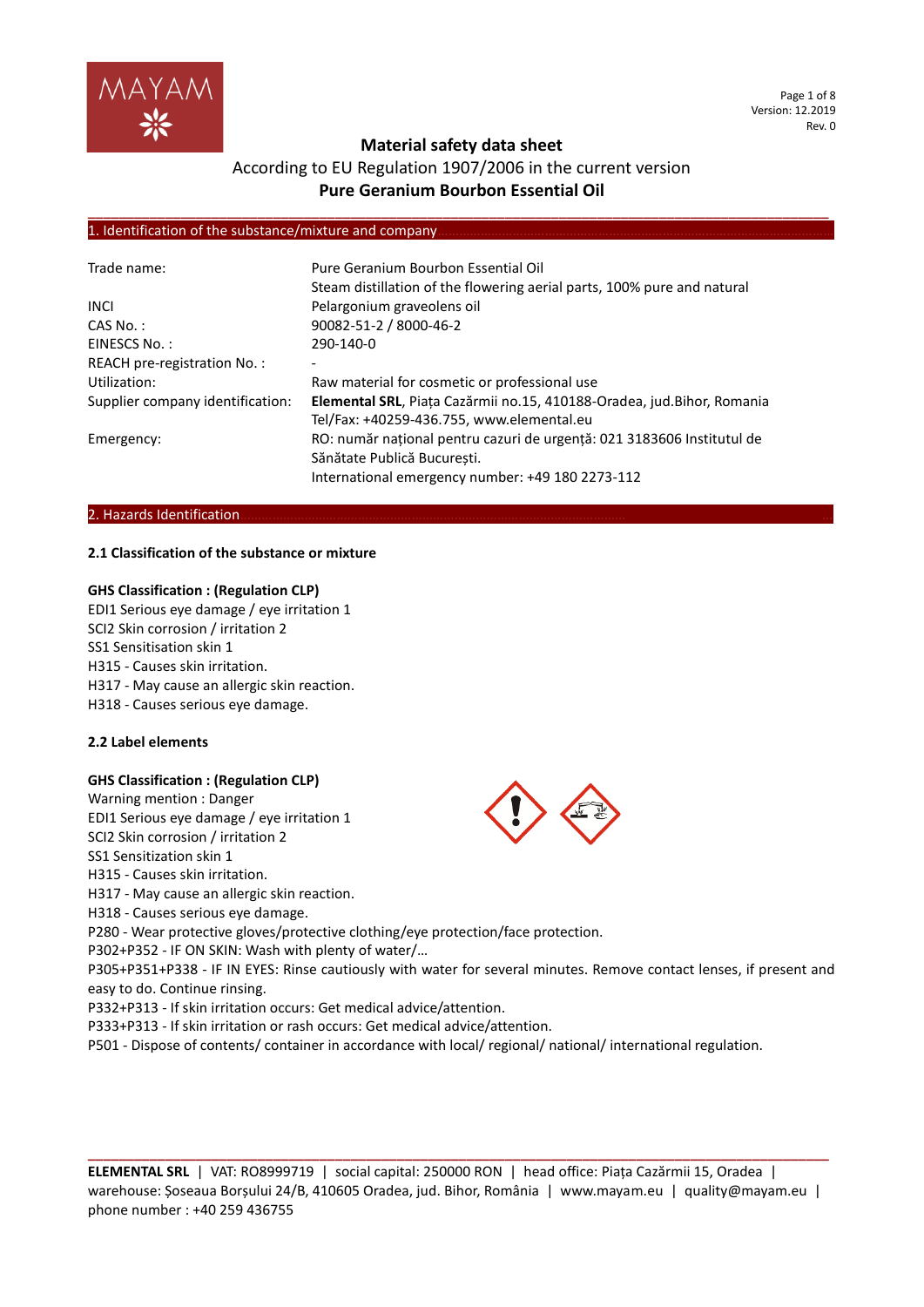

## According to EU Regulation 1907/2006 in the current version **Pure Geranium Bourbon Essential Oil**

**\_\_\_\_\_\_\_\_\_\_\_\_\_\_\_\_\_\_\_\_\_\_\_\_\_\_\_\_\_\_\_\_\_\_\_\_\_\_\_\_\_\_\_\_\_\_\_\_\_\_\_\_\_\_\_\_\_\_\_\_\_\_\_\_\_\_\_\_\_\_\_\_\_\_\_\_\_\_\_\_\_\_\_\_\_\_\_\_\_\_\_\_\_\_\_\_**

#### **2.2 Other hazards**

Contains: **dl-Citronellol, Geraniol, Linalool, d,l-Isomenthone, Menthone, alpha-Terpineol, Linalyl acetate, Geranyl acetate, Citral, Nerol**

#### 3. Declaration of ingredients.

Product not concerned by the component list.

#### **3.1. Substances**

| <b>Material</b>    | C.A.S         | <b>EINECS</b> | <b>Risk Symbol</b>                                | %                 |
|--------------------|---------------|---------------|---------------------------------------------------|-------------------|
| dl-Citronellol     | 106-22-9      | 203-375-0     | EDI2, SCI2, SS1B - H315, H317, H319               | 40.00             |
| Geraniol           | 106-24-1      | 203-377-1     | EDI1, SCI2, SS1 - H315, H317, H318                | 22.00             |
| Linalool           | 78-70-6       | 201-134-4     | EDI2, SCI2, SS1B - H315, H317, H319               | 15.00             |
| d,l-Isomenthone    | 491-07-6      | 207-727-4     | SCI2, SS1B - H315, H317                           | 10.00             |
| beta-Caryophyllene | $87 - 44 - 5$ | 201-746-1     | AH1, SS1B - H304, H317                            | 5.00              |
| Menthone           | 10458-14-7    | 233-944-9     | SCI2, SS1B - H315, H317                           | 4.00              |
| alpha-Terpineol    | $98 - 55 - 5$ | 202-680-6     | EDI2, SCI2 - H315, H319                           | 4.00              |
| Citral             | 5392-40-5     | 226-394-6     | EDI2, SCI2, SS1B - H315, H317, H319               | 3.00              |
| Geranyl acetate    | 105-87-3      | 203-341-5     | EHC3, SCI2, SS1B - H315, H317, H412               | 3.00              |
| Linalyl acetate    | 115-95-7      | 204-116-4     | EDI2, SCI2 - H315, H319                           | 3.00              |
| Nerol              | 106-25-2      | 203-378-7     | EDI1, FL2, SCI2, SS1B - H225, H315,<br>H317, H318 | 3.00 <sub>1</sub> |

#### **3.2. Mixtures**

Not concerned

#### 4. First aid measures………………………………………………………………………………………… ………

#### **4.1 Description of first aid measures**

**Contact with skin :** Wash immediately and abundantly with water and soap. Rinse then with clear water.

**Contact with eyes :** Abundant rinsing with water (15 minutes open eyelids) then washing with an ocular lotion standard Dacryoserum. In case of disorder, consult an ophthalmologist.

**In the event of swallowing :** Do not induce vomiting, maintain the patient at rest. Resort to the medical care.

**In the event of excessive inhalation :** Move the victim to fresh air. Get medical advice immediately.

**Soiled clothing :** Withdraw soiled clothing and re-use them only after decontamination.

**ELEMENTAL SRL** | VAT: RO8999719 | social capital: 250000 RON | head office: Piața Cazărmii 15, Oradea | warehouse: Șoseaua Borșului 24/B, 410605 Oradea, jud. Bihor, România | www.mayam.eu | quality@mayam.eu | phone number : +40 259 436755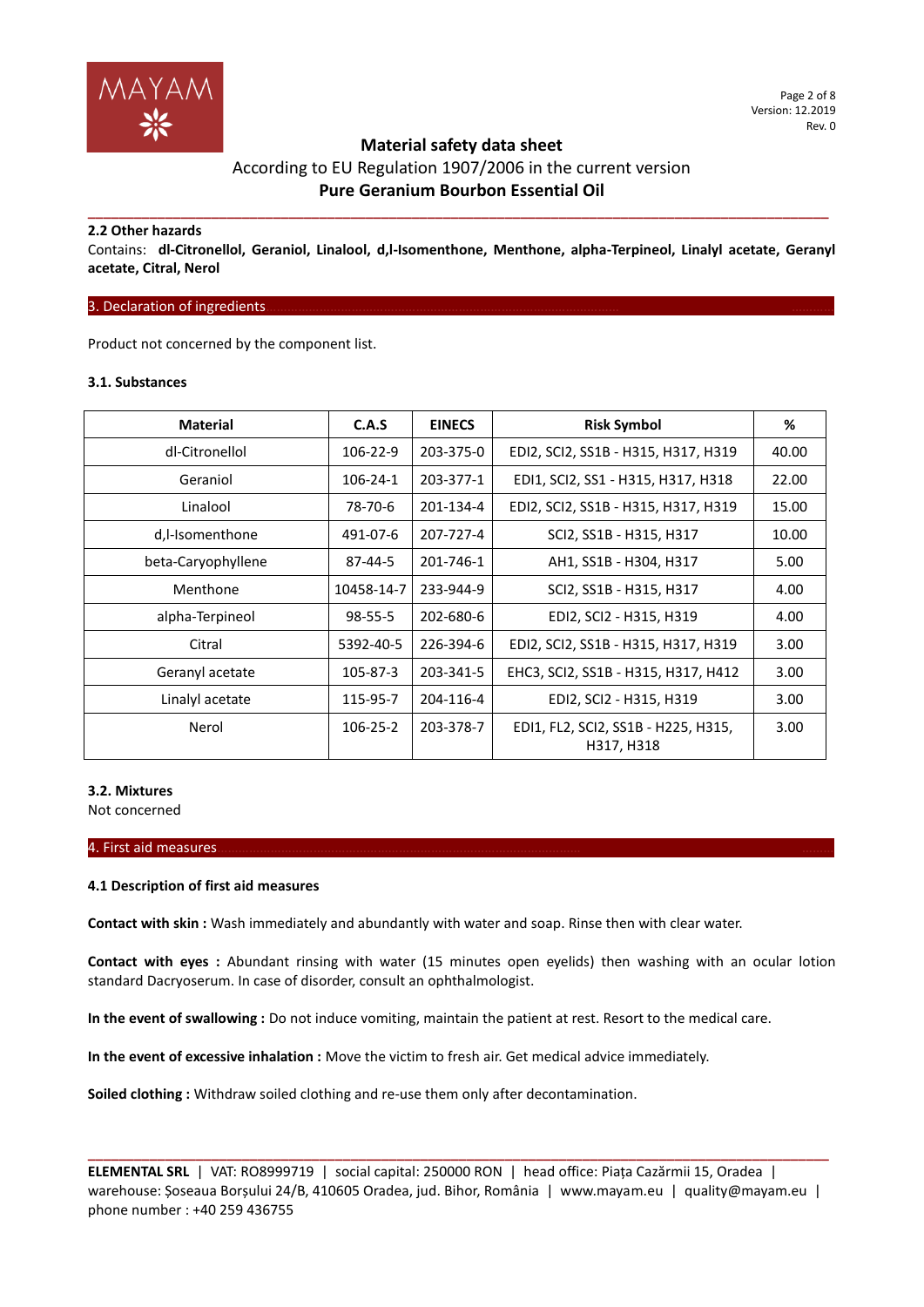

Page 3 of 8 Version: 12.2019 Rev. 0

## **Material safety data sheet**

## According to EU Regulation 1907/2006 in the current version **Pure Geranium Bourbon Essential Oil**

**\_\_\_\_\_\_\_\_\_\_\_\_\_\_\_\_\_\_\_\_\_\_\_\_\_\_\_\_\_\_\_\_\_\_\_\_\_\_\_\_\_\_\_\_\_\_\_\_\_\_\_\_\_\_\_\_\_\_\_\_\_\_\_\_\_\_\_\_\_\_\_\_\_\_\_\_\_\_\_\_\_\_\_\_\_\_\_\_\_\_\_\_\_\_\_\_**

#### 5. Fire fighting measures

#### **5.1. Extinguishing media**

Recommended : foam, dry powder, carbon dioxide (CO2) Inadvisable : avoid full water jet

#### **5.2. Special hazards arising from the substance or mixture**

**Flammability :** The product is not flammable. **Prevention:** Do not smoke. Do not use flame near.

#### **5.3. Advice for firefighters**

Never use a direct stream of water.

#### 6. Accidental release measures

#### **6.1. Personal precautions, protective equipment and emergency procedures**

Use appropriate personal protective equipment during clean-up.

#### **6.2. Environmental precautions**

Do not allow to enter sewers/ surface or ground water. **6.3. Methods and material for containment and cleaning up** Absorb with liquid-binding material (sand, diatomite, acid binders, universal binders, sawdust).

#### **6.4. Reference to other sections**

Not concerned

#### 7. Handling and storage.

#### **7.1. Precautions for safe handling**

Close packing after use. Reproduce labeling if transferred in another container.

#### **7.2. Conditions for safe storage, including any incompatibilities**

-Avoid any useless exposure. Keep away from food and drinks.

-Preserve only in the container of origin in a clean and dry place. Keep the containers closed when not in use. -Do not leave it near heat source, direct rays of the sun.

#### **7.3. Specific end use(s)**

Wash hands and any other area exposed with soap and water before eating, drinking, smoking and before leaving work.

#### 8. Exposure controls / personal protection

#### **8.1. Control parameters**

Not concerned

**8.2. Exposure controls**

**ELEMENTAL SRL** | VAT: RO8999719 | social capital: 250000 RON | head office: Piața Cazărmii 15, Oradea | warehouse: Șoseaua Borșului 24/B, 410605 Oradea, jud. Bihor, România | www.mayam.eu | quality@mayam.eu | phone number : +40 259 436755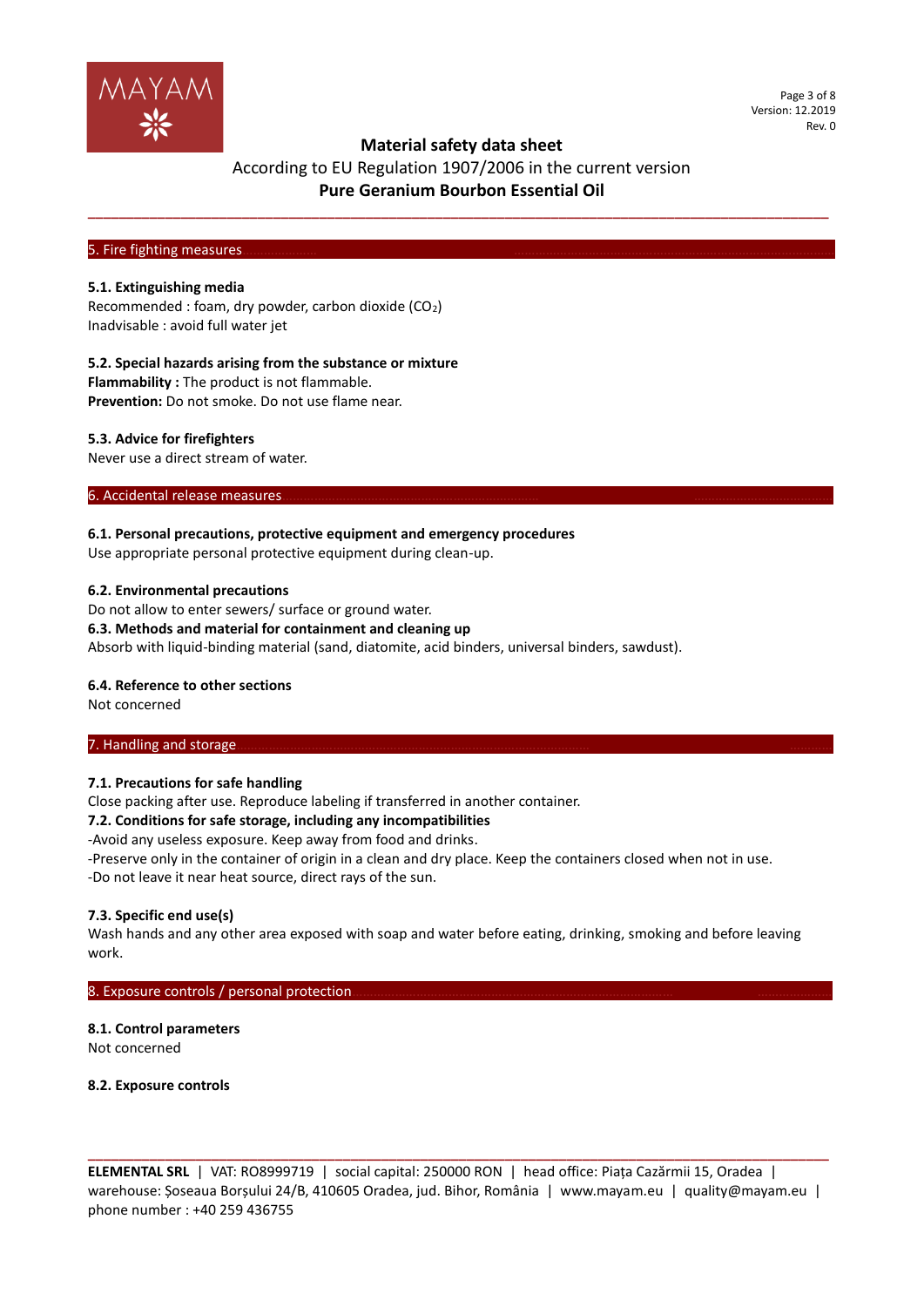

Page 4 of 8 Version: 12.2019 Rev. 0

## **Material safety data sheet**

## According to EU Regulation 1907/2006 in the current version **Pure Geranium Bourbon Essential Oil**

**\_\_\_\_\_\_\_\_\_\_\_\_\_\_\_\_\_\_\_\_\_\_\_\_\_\_\_\_\_\_\_\_\_\_\_\_\_\_\_\_\_\_\_\_\_\_\_\_\_\_\_\_\_\_\_\_\_\_\_\_\_\_\_\_\_\_\_\_\_\_\_\_\_\_\_\_\_\_\_\_\_\_\_\_\_\_\_\_\_\_\_\_\_\_\_\_ General protective and hygienic measures:** Avoid skin and eyes contact. Keep away from foodstuffs, beverages and feed. Wash hands before breaks and at the end of work.

**Personal Protection :**

- Hand protection: Wear gloves.
- Eye protection: Wear glasses.
- Respiratory protection : Wear a mask.

-Ingestion : Do not use, drink and smoke during use.

#### 9. Physical and chemical properties

#### **9.1. Information on basic physical and chemical properties**

Odor : Rose-like, characteristic, fruity Color : [Clear yellow ; Yellow amber] Texture : Mobile liquid

#### **9.2. Other information**

Flash point (°C) : [+62 ; +70] Refractive index at 20°C : [1.460 ; 1.480] Relative density at 20°C : [0.880 ; 0.905] Angular rotation at 20°C (°) : [-20 ; -5]

#### 10. Stability and reactivity.

**10.1. Reactivity** Not concerned

#### **10.2. Chemical stability** Not concerned

**10.3. Possibility of hazardous reactions** Not concerned

# **10.4. Conditions to avoid**

Not concerned

#### **10.5. Incompatible materials** Not concerned

#### **10.6. Hazardous decomposition products**

**Thermal decomposition / conditions to be avoided:** No decomposition if used according to specifications. **Dangerous decomposition products:** No dangerous decomposition products known.

#### 11. Toxicological information.

**11.1. Information on toxicological Toxicological Information Acute:** • **Oral**

**ELEMENTAL SRL** | VAT: RO8999719 | social capital: 250000 RON | head office: Piața Cazărmii 15, Oradea | warehouse: Șoseaua Borșului 24/B, 410605 Oradea, jud. Bihor, România | www.mayam.eu | quality@mayam.eu | phone number : +40 259 436755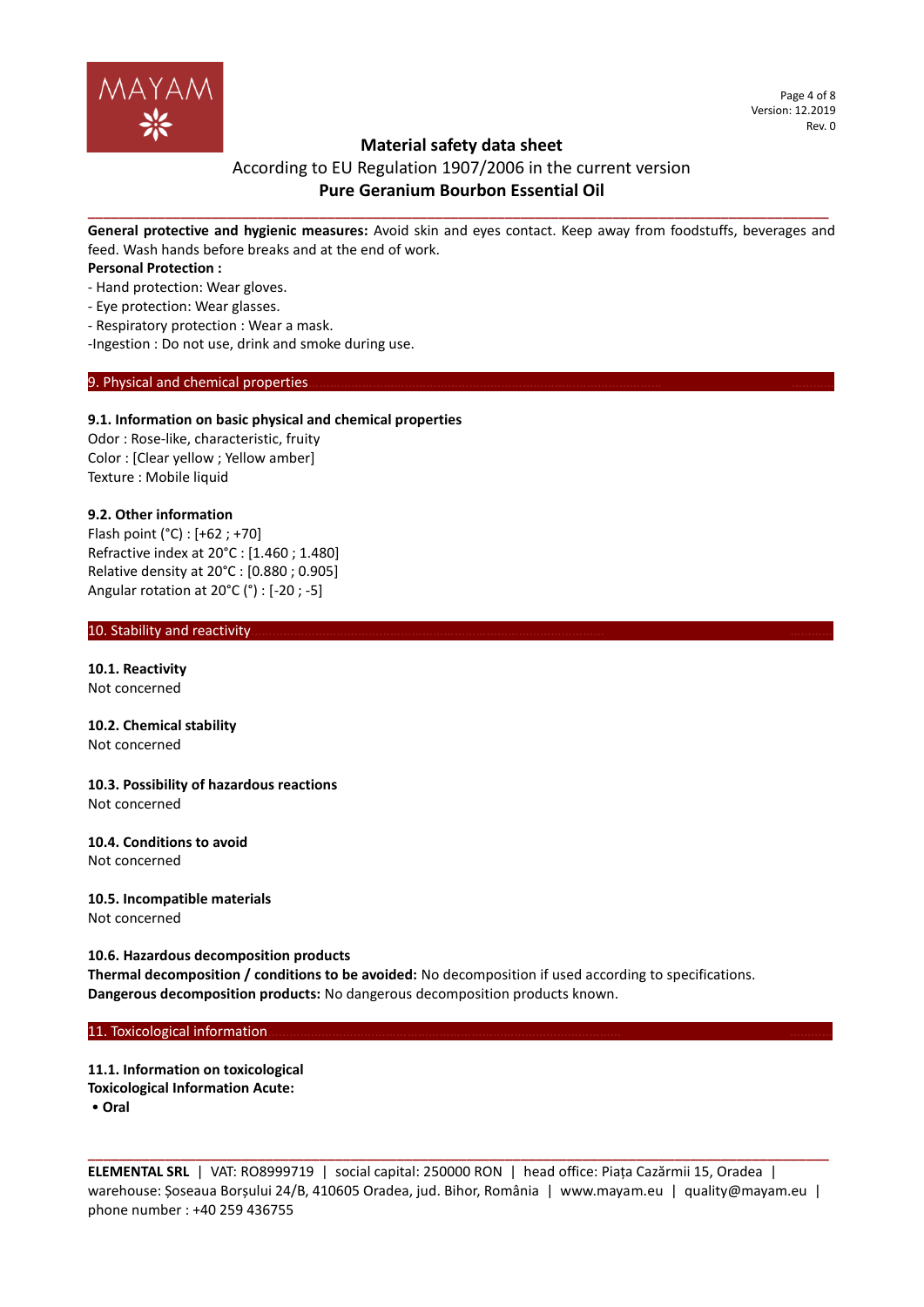

## According to EU Regulation 1907/2006 in the current version **Pure Geranium Bourbon Essential Oil**

**\_\_\_\_\_\_\_\_\_\_\_\_\_\_\_\_\_\_\_\_\_\_\_\_\_\_\_\_\_\_\_\_\_\_\_\_\_\_\_\_\_\_\_\_\_\_\_\_\_\_\_\_\_\_\_\_\_\_\_\_\_\_\_\_\_\_\_\_\_\_\_\_\_\_\_\_\_\_\_\_\_\_\_\_\_\_\_\_\_\_\_\_\_\_\_\_**

3 302,95 determined

• **Inhalation** Not determined • **Skin** Not determined

#### 12. Ecological information

#### **12.1. Toxicity**

Do not leave the product, even diluted or in great quantity, penetrate the ground water, water or the drains.

**12.2. Persistence and degradability** NOT CONCERNED

**12.3. Bioaccumulative potential** NOT CONCERNED

#### **12.4. Mobility in soil** NOT CONCERNED

## **12.5. Results of PBT and vPvB assessment**

NOT CONCERNED

**12.6. Other adverse effects** NOT CONCERNED

# 13. Disposal considerations.

#### **13.1. Waste treatment methods**

Product : Recommendation : Does not have to be disposed of with waste. Do not let penetrate the sewers. **Unclean packaging :** Recommendation : Evacuation in accordance with regulations.

#### 14. Transport information

| ADR / RID     | <b>IMDG</b>   | <b>IATA</b>          |  |
|---------------|---------------|----------------------|--|
| NOT REGULATED | NOT REGULATED | <b>NOT REGULATED</b> |  |

**14.1. UN number** ADR : NOT REGULATED IMDG: NOT REGULATED IATA :NOT REGULATED

**14.2. UN proper shipping name** ADR : NOT REGULATED

**ELEMENTAL SRL** | VAT: RO8999719 | social capital: 250000 RON | head office: Piața Cazărmii 15, Oradea | warehouse: Șoseaua Borșului 24/B, 410605 Oradea, jud. Bihor, România | www.mayam.eu | quality@mayam.eu | phone number : +40 259 436755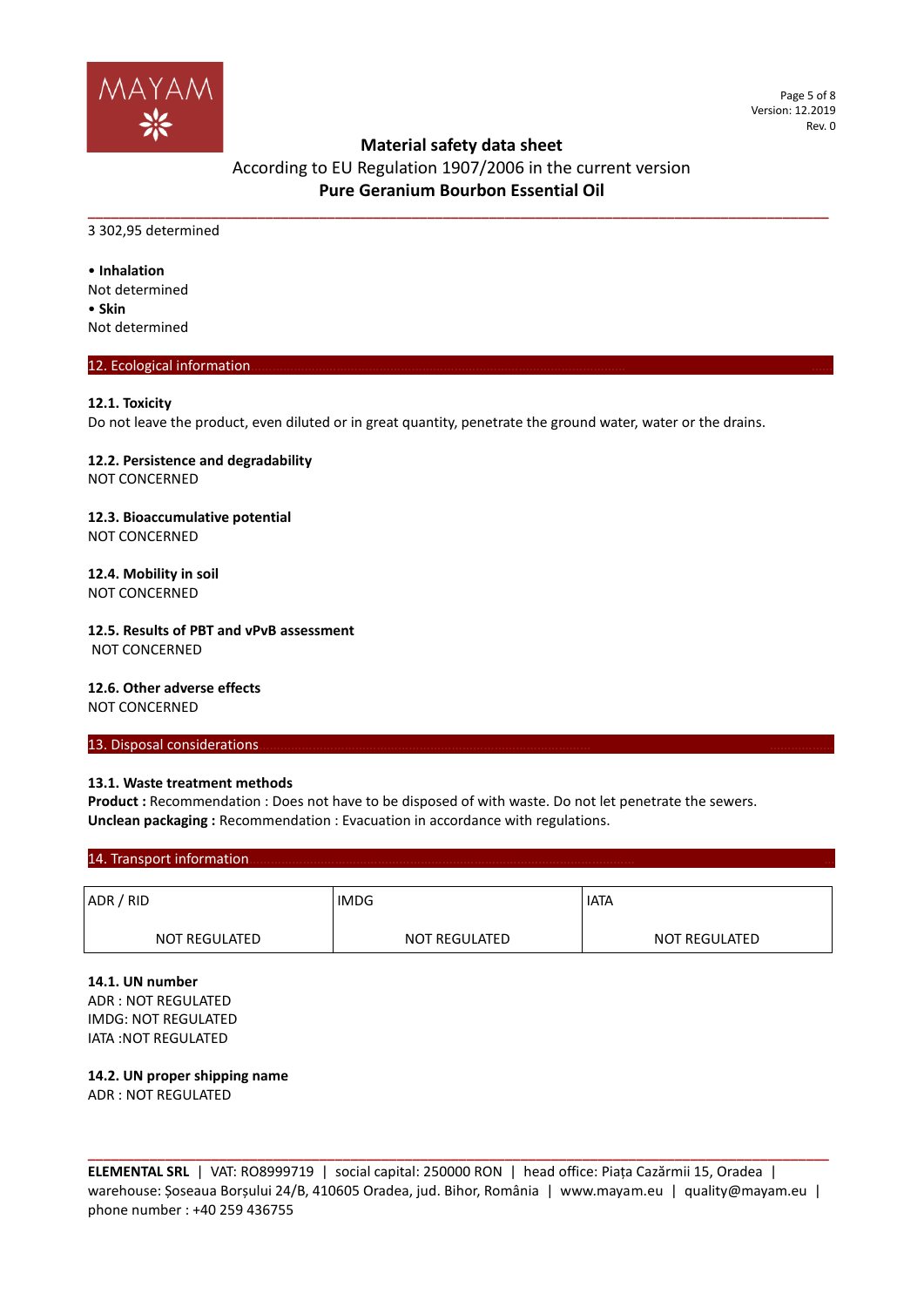

Page 6 of 8 Version: 12.2019 Rev. 0

## **Material safety data sheet**

According to EU Regulation 1907/2006 in the current version **Pure Geranium Bourbon Essential Oil** 

**\_\_\_\_\_\_\_\_\_\_\_\_\_\_\_\_\_\_\_\_\_\_\_\_\_\_\_\_\_\_\_\_\_\_\_\_\_\_\_\_\_\_\_\_\_\_\_\_\_\_\_\_\_\_\_\_\_\_\_\_\_\_\_\_\_\_\_\_\_\_\_\_\_\_\_\_\_\_\_\_\_\_\_\_\_\_\_\_\_\_\_\_\_\_\_\_**

IMDG: NOT REGULATED IATA :NOT REGULATED

#### **14.3. Transport hazard class(es)**

ADR : NOT REGULATED IMDG: NOT REGULATED IATA :NOT REGULATED

#### **14.4. Packing group**

ADR : NOT REGULATED IMDG: NOT REGULATED IATA :NOT REGULATED

**14.5. Environmental hazards** IMDG : Not concerned Marine pollutant(s) : **Not concerned**

**14.6. Special precautions for user** Not concerned

**14.7. Transport in bulk according to Annex II of MARPOL73/78 and the IBC Code** Not concerned

#### 15. Regulatory information

**15.1. Safety, health and environmental regulations/legislation specific for the substance or mixture** Not concerned

### **15.2. Chemical safety assessment**

Not concerned

#### 16. Additional information.

#### **16.1. Full H sentences text in point 3 :**

H225 Highly flammable liquid and vapor.

- H304 May be fatal if swallowed and enters airways.
- H315 Causes skin irritation.
- H317 May cause an allergic skin reaction.
- H318 Causes serious eye damage.
- H319 Causes serious eye irritation.
- H412 Harmful to aquatic life with long lasting effects.

Material security data sheet according to 2001/58/CEE.

#### **16.2. Abbreviations:**

ADR: European Agreement concerning the International Carriage of Dangerous Goods by Road. CAS: Chemical Abstracts Service (division of the American Chemical Society).

**ELEMENTAL SRL** | VAT: RO8999719 | social capital: 250000 RON | head office: Piața Cazărmii 15, Oradea | warehouse: Șoseaua Borșului 24/B, 410605 Oradea, jud. Bihor, România | www.mayam.eu | quality@mayam.eu | phone number : +40 259 436755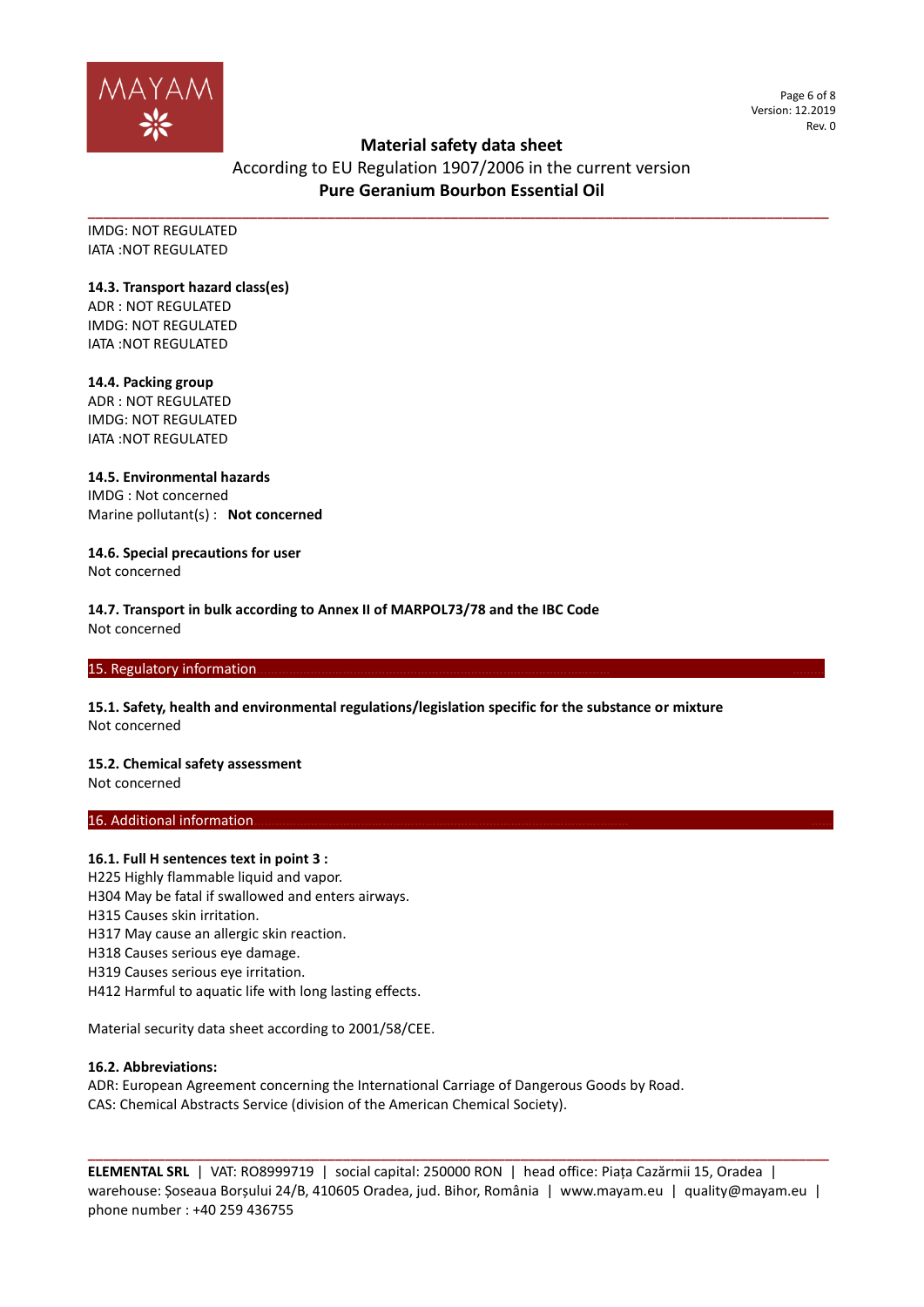

Page 7 of 8 Version: 12.2019 Rev. 0

## **Material safety data sheet**

## According to EU Regulation 1907/2006 in the current version **Pure Geranium Bourbon Essential Oil**

**\_\_\_\_\_\_\_\_\_\_\_\_\_\_\_\_\_\_\_\_\_\_\_\_\_\_\_\_\_\_\_\_\_\_\_\_\_\_\_\_\_\_\_\_\_\_\_\_\_\_\_\_\_\_\_\_\_\_\_\_\_\_\_\_\_\_\_\_\_\_\_\_\_\_\_\_\_\_\_\_\_\_\_\_\_\_\_\_\_\_\_\_\_\_\_\_**

CLP: Classification, Labeling, Packaging.

DNEL: Derived No Effect Level.

EINECS: European Inventory of Existing Commercial Chemical Substances.

GHS: Globally Harmonized System of Classification and Labeling of Chemicals.

IATA: International Air Transport Association.

IATA-DGR: Dangerous Goods Regulation by the "International Air Transport Association" (IATA).

ICAO: International Civil Aviation Organization.

ICAO-TI: Technical Instructions by the "International Civil Aviation Organization" (ICAO).

IMDG: International Maritime Code for Dangerous Goods.

INCI: International Nomenclature of Cosmetic Ingredients.

LTE: Long-term exposure.

PNEC: Predicted No Effect Concentration.

RID: Regulation Concerning the International Transport of Dangerous Goods by Rail.

STE: Short-term exposure.

STEL: Short Term Exposure limit.

STOT: Specific Target Organ Toxicity.

#### **DECLARATION OF ALLERGENS**

7th Amendment to Directive 76/768/EC, annex III, part I (2003/15/EC)

| <b>Compounds</b>                                                      | C.A.S         | % Natural                | % Synthetic              | % Total                      |
|-----------------------------------------------------------------------|---------------|--------------------------|--------------------------|------------------------------|
| 3 and 4-(4-Hydroxy-4-methylpentyl)-3-<br>cyclohexene-1-carboxaldehyde | 31906-04-4    |                          |                          |                              |
| alpha-Amylcinnamyl alcohol                                            | 101-85-9      |                          |                          |                              |
| alpha-Amylcinnamaldehyde                                              | 122-40-7      |                          |                          |                              |
| alpha-Hexylcinnamaldehyde                                             | 101-86-0      |                          |                          |                              |
| alpha-iso-Methylionone                                                | 127-51-5      | $\overline{\phantom{a}}$ | ۰                        | $\qquad \qquad \blacksquare$ |
| Anisyl alcohol                                                        | 105-13-5      |                          |                          |                              |
| Benzyl alcohol                                                        | 100-51-6      |                          |                          |                              |
| Benzyl benzoate                                                       | 120-51-4      |                          |                          |                              |
| Benzyl cinnamate                                                      | 103-41-3      |                          |                          |                              |
| Benzyl salicylate                                                     | 118-58-1      |                          |                          |                              |
| Cinnamaldehyde                                                        | 104-55-2      |                          |                          |                              |
| Cinnamyl alcohol                                                      | 104-54-1      |                          |                          |                              |
| Citral                                                                | 5392-40-5     | 3,0000                   |                          | 3,0000                       |
| Coumarin                                                              | $91 - 64 - 5$ |                          | $\overline{\phantom{a}}$ |                              |
| dl-Citronellol                                                        | 106-22-9      | 40,0000                  |                          | 40,0000                      |
| d-Limonene                                                            | 5989-27-5     | 1,0000                   |                          | 1,0000                       |

**ELEMENTAL SRL** | VAT: RO8999719 | social capital: 250000 RON | head office: Piața Cazărmii 15, Oradea | warehouse: Șoseaua Borșului 24/B, 410605 Oradea, jud. Bihor, România | www.mayam.eu | quality@mayam.eu | phone number : +40 259 436755